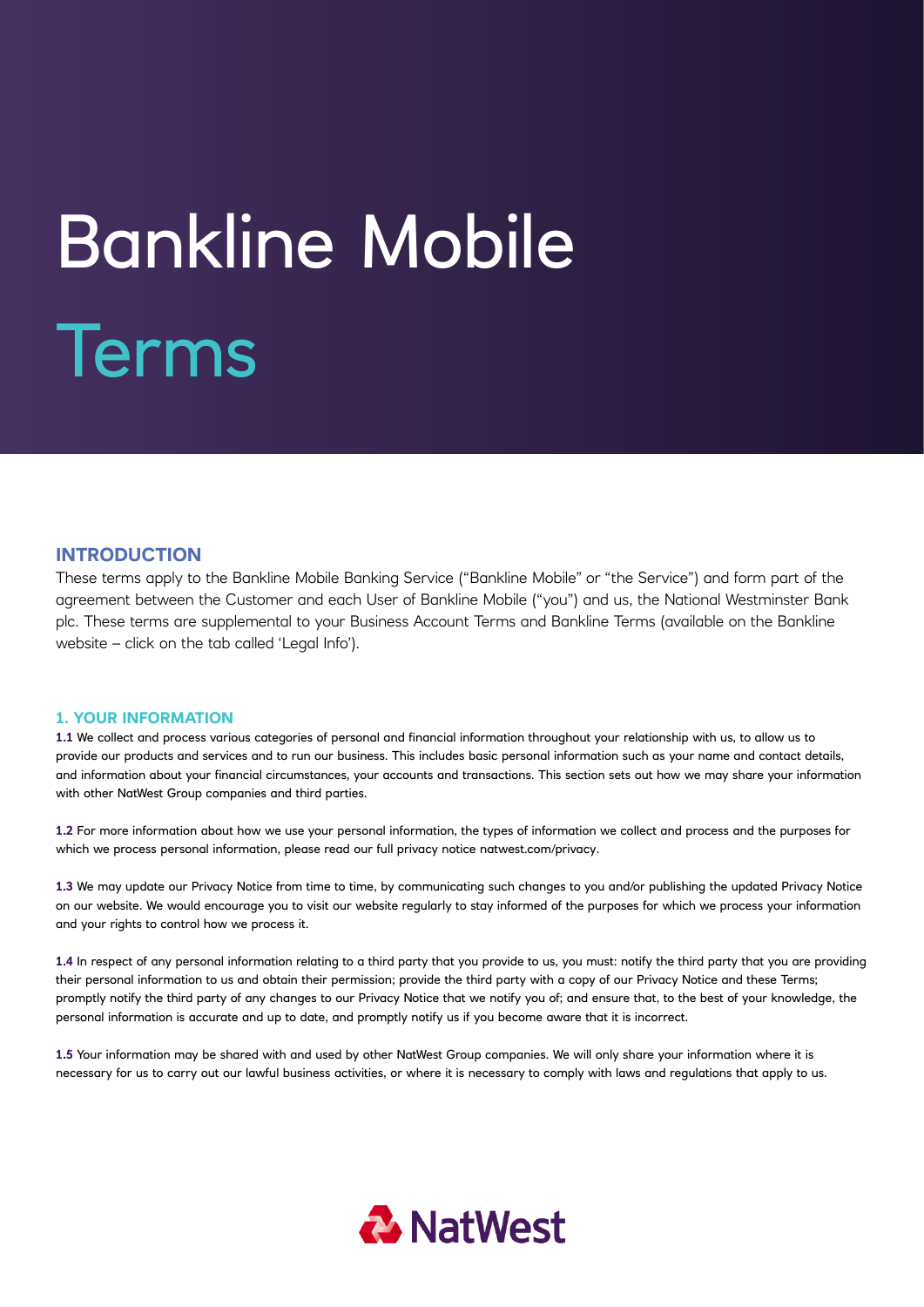**1.6** We will not share your information with anyone outside NatWest except:

**a)** where we have your permission;

**b)** where required for your product or service;

**c)** where we are required by law and to law enforcement agencies, judicial bodies, government entities, tax

authorities or regulatory bodies around the world;

**d)** with other banks and third parties where required by law to help recover funds that have entered your account as a result of a misdirected payment by such a third party;

**e)** with third parties providing services to us, such as market analysis and benchmarking, correspondent banking, and agents and sub-

contractors acting on our behalf, such as the companies which print our account statements;

**f)** with other banks to help trace funds where you are a victim of suspected financial crime and you have agreed for us to do so, or where we suspect funds have entered your account as a result of a financial crime;

**g)** with debt collection agencies;

**h)** with credit reference and fraud prevention agencies;

**i)** with third party guarantors or other companies that provide you with benefits or services (such as insurance cover) associated with your product or service;

**j)** where required for a proposed sale, reorganisation, transfer, financial arrangement, asset disposal or other

transaction relating to our business and/or assets held by our business;

**k)** in anonymised form as part of statistics or other aggregated data shared with third parties; or

**l)** where permitted by law, it is necessary for our legitimate interests or those of a third party, and it is not

inconsistent with the purposes listed above.

**1.7** If you ask us to, we will share information with any third party that provides you with account information or payment services. If you ask a third party provider to provide you with account information or payment services, you're allowing that third party to access information relating to your account. We're not responsible for any such third party's use of your account information, which will be governed by their agreement with you and any privacy statement they provide to you.

**1.8** In the event that any additional authorised users are added to your account, we may share information about the use of the account by any authorised user with all other authorised users.

**1.9** NatWest will not share your information with third parties for their own marketing purposes without your permission.

**1.10** We may transfer your information to organisations in other countries (including to other NatWest Group companies) on the basis that anyone to whom we pass it protects it in the same way we would and in accordance with applicable laws. We will only transfer your information if we are legally obligated to do so, or where the other country has laws that adequately protect your information, or where we have imposed contractual obligations on the recipients that require them to protect your information to the same standard as we are legally required to. If you have any questions about these Terms, please contact the Bankline Helpdesk on 0345 300 4108. If there is any inconsistency between these Terms and the Business Account and Bankline Terms, these Terms will prevail.

# **2. OUR DETAILS**

We are National Westminster Bank plc ("us", "we" or "NatWest") part of the NatWest Group of companies (the "NatWest Group"). We are a public company incorporated in England and Wales (Company number 929027) and have our registered office at 250 Bishopsgate London EC2M 4AA.

# **3. THE SERVICE**

**3.1** You will only be able to access Bankline Mobile if you already have access to Bankline online. In order to access the App you must have the Bankline Mobile access permission set by your Bankline Administrator. Further details on how to register and use Bankline Mobile are available on the NatWest public site.

**3.2** The services offered to you via Bankline Mobile may vary depending on the type of handset you are using and the privileges and permissions that have been assigned to you by your Bankline administrator. The Bankline Mobile App will provide a subset of the online functionality and will be added to over time. You are responsible for ensuring that your device is capable of operating the Bankline Mobile App (which we will update from time to time). We can't guarantee that we will continue to support the operating system used by your device. We may block older versions of the app to help protect your security.

**3.3** Mobile optimized login. You will be able to set up a 6 digit keycode and on phone biometrics, the keycode should differ to the device passcode. You will ensure the phones used must not have the device limitations removed and you must not gain root access to the device (commonly referred to as jail breaking and rooting respectively).

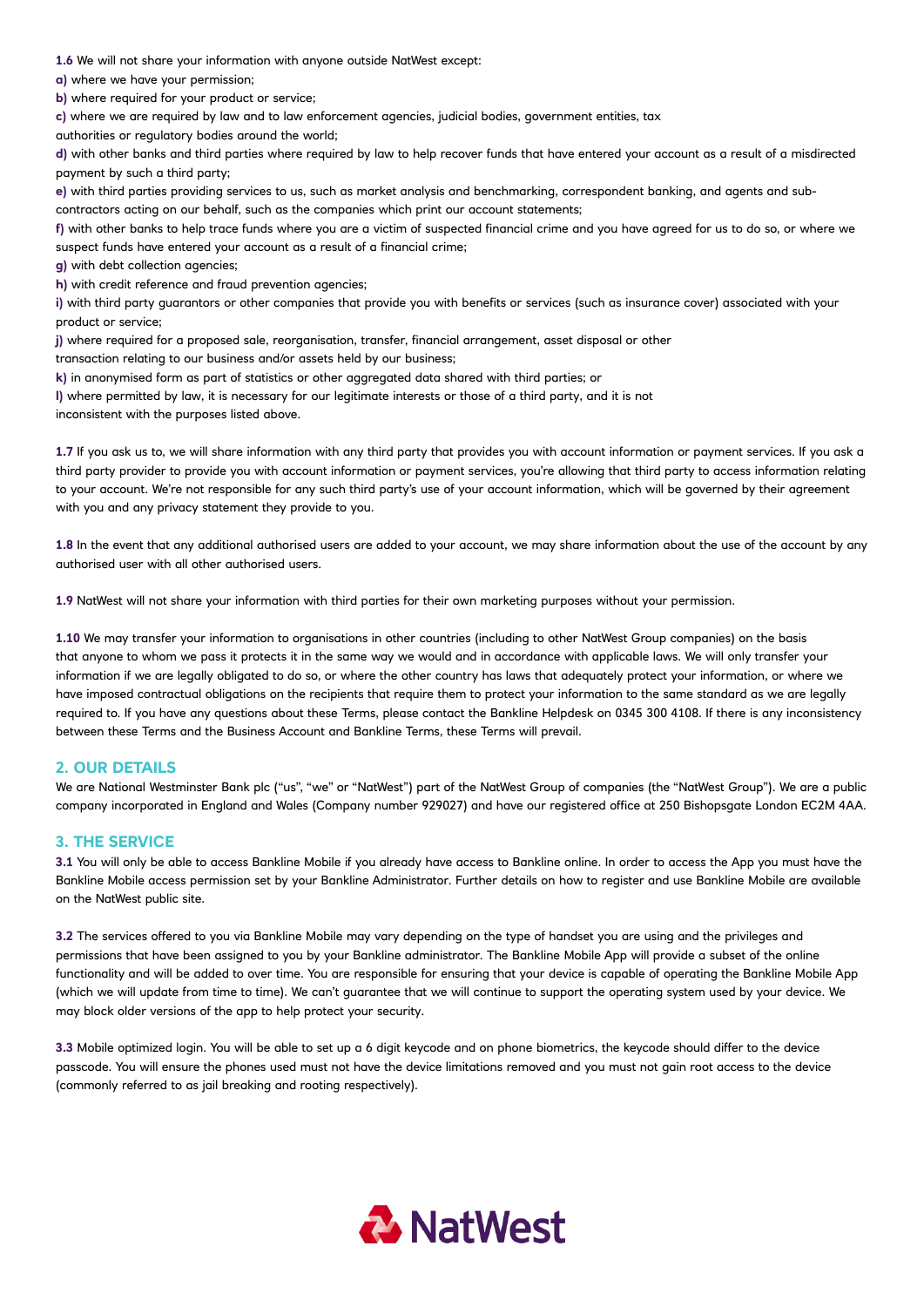# **4. AVAILABILITY OF SERVICE**

**4.1** While we will make reasonable efforts to provide Bankline Mobile available, we will not be liable for any failure to provide Bankline Mobile, in part or full, for any cause that is beyond our reasonable control. This includes, in particular, any suspension of the Service resulting from maintenance and upgrades to our systems or the systems of any party used to provide the Service, outages on any phone network or in the case of mobile networks where you are not in an area of mobile coverage.

**4.2** The Service will operate in accordance with the description provided on the Bankline Mobile App and we will use a standard of care of a reasonable Bank in providing the Service to you.

## **5. SECURITY PROCEDURE**

**5.1** You must keep your security details safe and take all reasonable precautions to prevent unauthorised or fraudulent use of them.

**5.2** You must not disclose your security details to any other person or record your security details in any way that may result in them becoming known to another person. We use proprietary device capabilities meaning all registered fingerprints on the phone will be able to access the app. It is recommended the phone only has the users fingerprints registered.

**5.3** Please note that after initial registration we will never contact you (or ask anyone to do so on our behalf), with a request to disclose your security details in full. If you receive any such request from anyone (even if they are using our name and logo and appear to be genuine) then it is likely to be fraudulent and you must not supply your security details to them in any circumstances. Additionally, you should report any such requests to us immediately.

**5.4** If you suspect that anyone knows your security details, please reregister the app and contact us immediately using the number in section 5.8 below.

**5.5** You will be responsible for all instructions given by you or anyone acting with your authority between the time you pass the security procedure until you exit from the Service. Please note that this includes any input errors or instructions sent by someone other than yourself so please do not leave your mobile phone unattended while you are still logged onto the Service.

**5.6** You are responsible for making sure information either shown or stored on your mobile phone is kept secure.

**5.7** You must delete the App from your device if you change your device or dispose of it.

**5.8** If your device is lost or stolen you must contact us as soon as possible by calling 0345 366 0012 (or +44 2381 244 177 from outside the UK).

#### **6. CHARGES**

**6.1** There is no additional charge for Bankline Mobile – all transactions will be billed in line with your Bankline tariff. PLEASE NOTE: your mobile phone network operator may charge you when using Bankline Mobile and these charges may vary if you use your device to access the Bankline Mobile when abroad.

# **7. OUR LIABILITY**

**7.1** We will not be liable to you for any breach of (or failure to perform) our obligations where that breach (or failure) is due to abnormal and unforeseeable circumstances beyond our control, the consequences of which would have been unavoidable despite all efforts to the contrary. The Liability terms and conditions set out in your Bankline Terms will apply to your use of Bankline Mobile.

### **8. VARIATION/TERMINATION OF SERVICE**

**8.1** There is no minimum contract period and you are free to cancel Bankline Mobile at any time by simply uninstalling the App.

**8.2** You acknowledge that it is your responsibility to delete the mobile banking application from your mobile phone if you change your mobile phone or dispose of it.

**8.3** We may suspend, withdraw or restrict the use of the Service or any part of the Service where:

- **a)** we have reasonable grounds to suspect that your Security Details have not been kept safe; or
- **b)** we have reasonable grounds to suspect unauthorised or fraudulent use of your Security Details; or
- **c)** we consider it appropriate for your protection.

**8.4** If we have a valid reason for doing so, we may change the terms of our agreement with you by notifying you in writing not less than 60 days before the change comes into effect.

**8.5** We may introduce new charges on your account or change the amount of any charges which already apply to your account by notifying you in writing not less than 60 days before the change comes into effect.